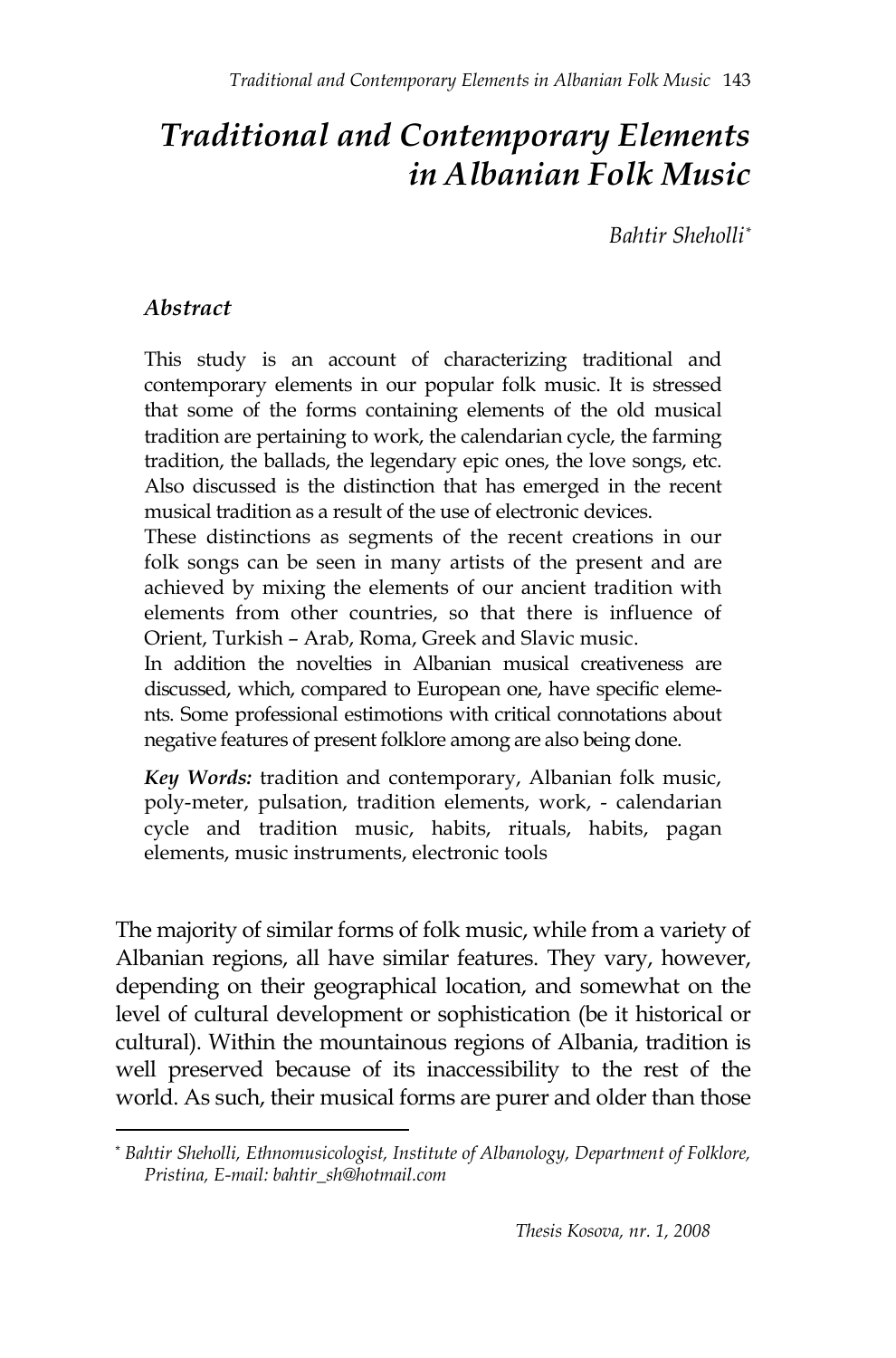of traditions of the plains. Within the plains are many younger forms of music, which were developed as a result of the expanding culture of farmlands. These agriculturally oriented villages were also highly influenced by the traditions of the nearby cities. Out of the older traditions we see traits that are inherent in all types of this genre, coupled with more modern trends in such a way that advances the creation of Albanian folk music.

Under the breadth of Albanian folk music appears homophonic music inspired by yearly holidays (i.e. "Songs of Versa", "Song of St. George", Jeremiah", "Saint Kola", "Saint Ilia", and many others). It is also seen in the pastoral songs of the mountain farmer, such as "The song of the Shepherdesses" – with their fingers on their throat and the "Mountain Songs" or "Songs above the Shoulder", as they are referred to in certain parts of northern Albania and Kosovo such as 'Malësia e Shalës së Bajgorës, Rugova, Opoja, Malësia e Madhe e Shqipërisë Veriore' etc. To this day, these songs survive in a very archaic fashion, but are considered to be some of the earliest pieces of music. For the most part, most of this music remains untouched from the time of its conception.

Ballads, as well as legends and epics (of which it is said are made up of ten syllables, yet in fact are heterogeneous and follow no rule, sometimes going up to 14 syllables, but have been made into 8 and 10 syllable lines) are also considered to be part of the old Albanian folk tradition. These songs, with time, have served as models for the creation of songs with historic themes, known as "songs of the fireplace", which, apart from very few zones that have kept the *Lahuta*, could not keep its original form because of the use of the traditional instruments, the *Çiftelia* and *Sharkia*, which have diatonic intervals and tonal elements that are very different from the Lahuta.

Most of the characteristic elements of our traditional music have been kept in our love songs and the rituals and traditions of wedding music.

The love lyrical songs<sup>[1](#page-1-0)</sup>, to this day have kept their old traditional form, which means they are interpreted as a solo,

**.** 

<span id="page-1-0"></span><sup>1</sup> For more in depth information about the lyrical love songs: Bahtir Sheholli. "Mbi disa karakteristika poetike-muzikore të këngëve tona të dashurisë", in *Gjurmime Albanologjike- Folklor dhe etnologji, nr.IX*. Prishtinë: 1981. p. 76 - 98.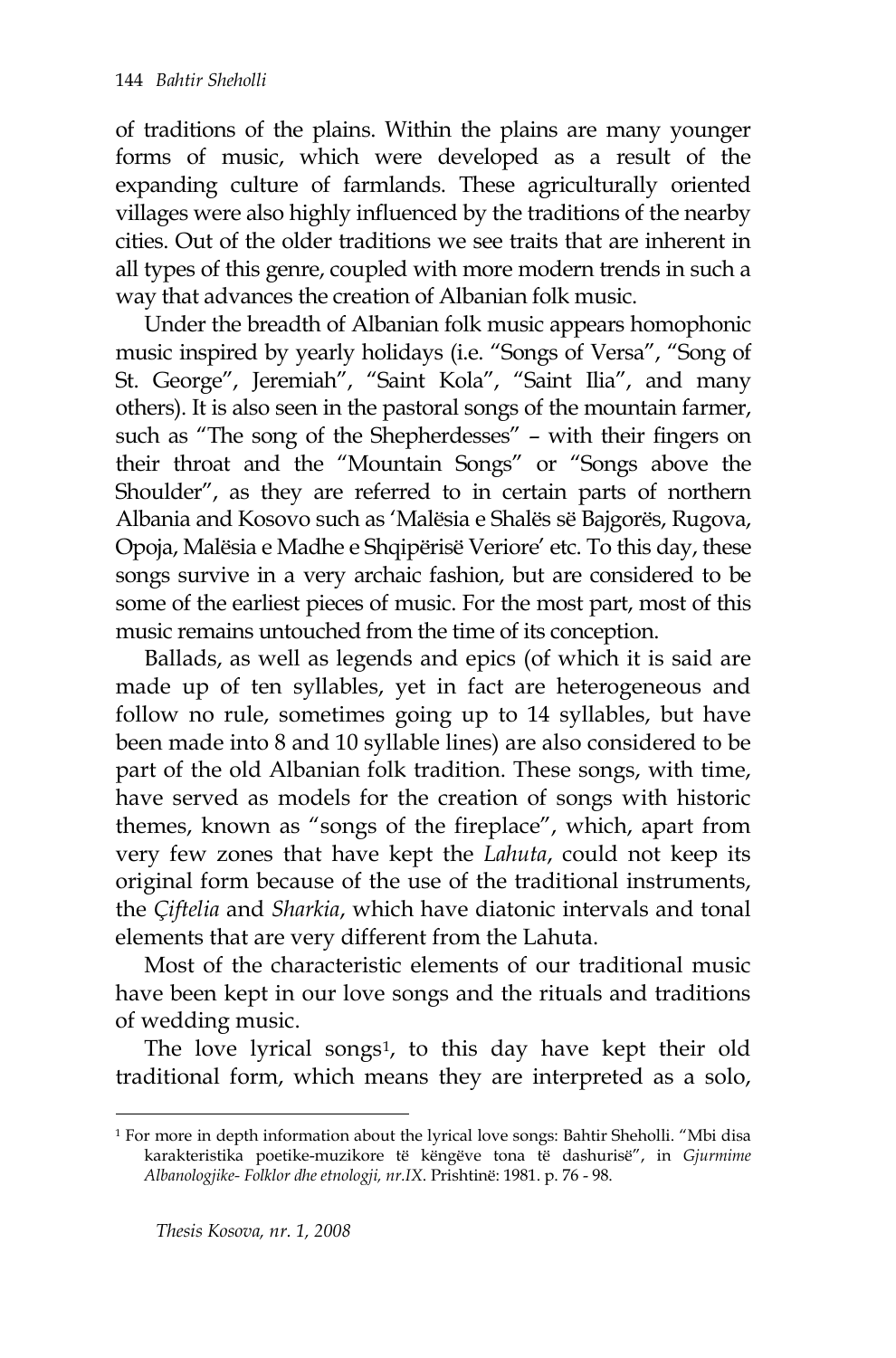without any other instrumental sounds, or with the addition of our traditional instruments such as: *Gajde, Kavalli*, and/or *Fyelli* especially in the mountain side, or as an ensemble of two singers with the addition of *Çiftelia* and *Sharkia*. Even though when listened to they have a stable tonal system, which comes from the good collaboration of the song with these traditional instruments and the practice of singing in unison: with the acoustic measuring of the tonal level, it can be noticed that their intervals still belong to the traditional level so called "natural",[2](#page-2-0) something that the old instruments are limited from free placing of the frets of *Çiftelia* and *Sharkia*. [3](#page-2-0)

In some parts of Albania, polyphony is the norm. We should mention that multiple-voice singing started in the Opoja region, where there is a characteristic heterophony that is not very noticeable, and it goes further north intoTetova, which is in the Zajazi region, and then it moves down into Prespa where it changes into a crystal clear style of diaphonic as well polyphonic music. It then traveled into the Librazhd region, Pogradec, Kolonje, Mallakaster, Korce, Berat, Vlore, etc. Our multi-voice creations, in terms of identification criteria, classification as well as geographic layout, (according to a well-known Albanian ethnomusicologist, Benjamin Kruta) are divided into four main variants. From a specific and original diaphone and heterophony, it evolves into three- and four- voice polyphony, with or without instrumental accompaniment.<sup>[4](#page-2-0)</sup>

As far as the musical style is concerned, studies show that Albanian lyrical love songs are mainly divided into three main types which are: creations sung by women, creations sung by men, and creation sung by men and women together. [5](#page-2-0) Many important songs of the Arberesh of Italy and specifically the Arberesh of Calabria are considered to be a variation of the first type.[6](#page-2-0) Meanwhile, in Kosovo, these songs, because of well-

**.** 

<span id="page-2-0"></span><sup>2</sup> With the notion "natural level" we mean the traditional tonal level - untempered.

<sup>3</sup> Bahtir Sheholli, art. cit. p. 80.

<sup>4</sup> Benjamin Kruta: *Polifonia dyzërëshe e Shqipërisë Jugore*, Akademia e Shkencave e Shqipërisë, Instituti i Kulturës popullore, Tiraë: 1989, p. 25-32.

<sup>5</sup> Spiro Shituni – Agron Xhagolli, *Këngët polifonike labe*, Akademia e Shkencave e Shqipërisë, Instituti i Kulturës Popullore, Tiranë: 1986, p. 7.

<sup>6</sup> Benjamin Kruta, op. cit. p. 31.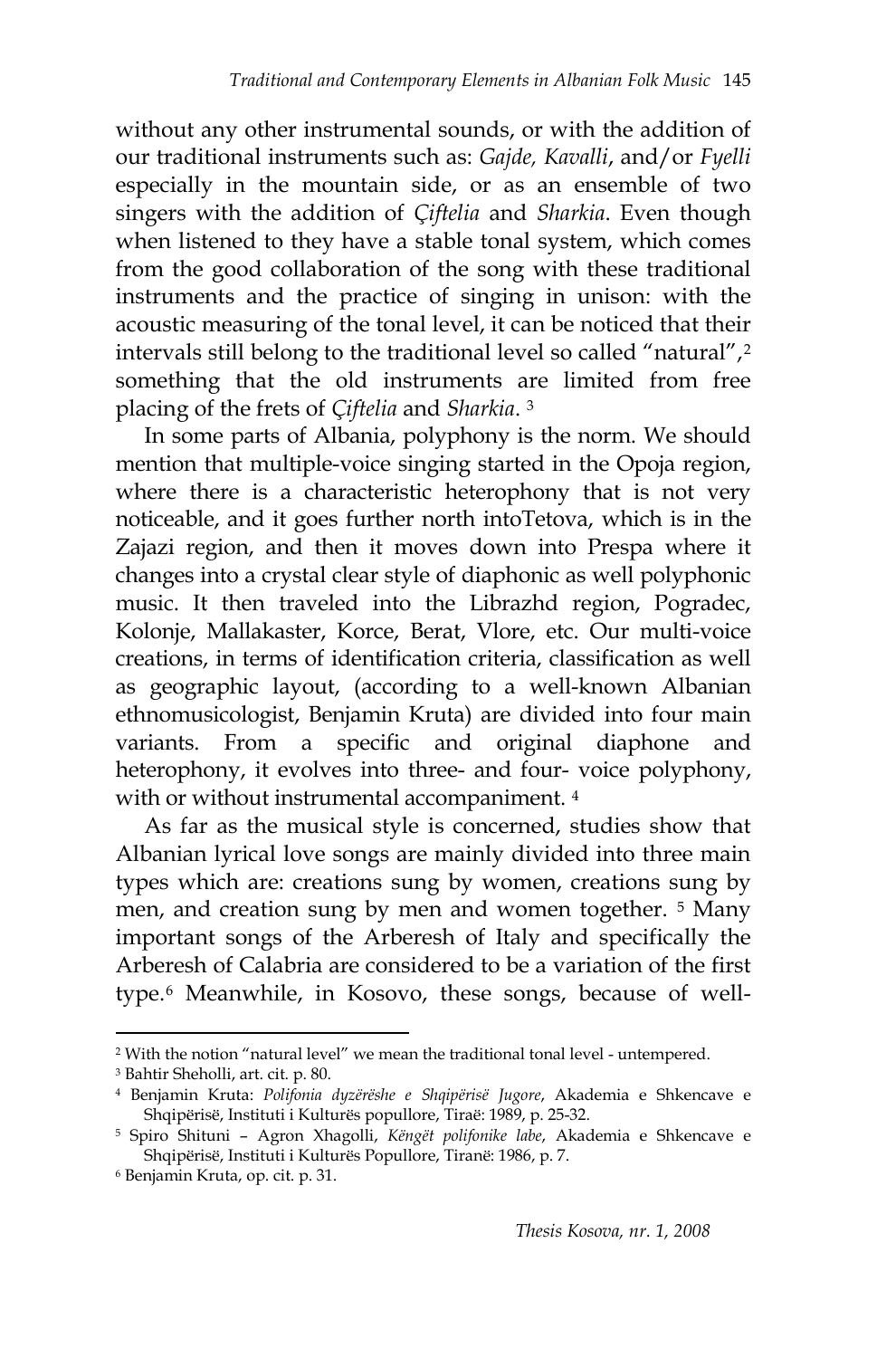known cultural and historic reasons, were sung separately by men and separately by women.

In the lyrical songs of the female tradition, the wedding songs are dominant, which in many cases are spontaneous improvisations, always based upon the traditional models, both in the textual and musical sphere. They are sung a Capella, or with the rhythmic accompaniment of a *Tepsi*, as in Rugova and its surroundings, or with *Def* or *Dajre*, as they call this traditional instrument.

Albanian folk songs, as of late, have been experiencing changes in both the way they of singing and also considering instrumental accompaniment. These changes were made possible by the new orchestral formation of traditional instruments (*Çifteli, Sharki, Fyell, Def etc*). Clear instrumental melodies interpreted in solo or orchestral form, and also many other forms of songs and melodies as of late have been followed by a mixed orchestra of traditional instruments with the classic instruments such as the violin, harmonica, clarinet and especially the guitar.

For many centuries Albanian folk music has kept its original form from infiltrations and influences of other cultures. This is supported by the old forms, which have been continuously saved up until the last century. They, among other things, help in segregating and recognizing the unique and original elements, not only in our music creations, but in the spiritual creations of our people as well. The creators of our folk music, use the traditions of early music as their base, it always served them as the main model and support, there was an in-tune melting of the music, poeticly and psychologically.

Changes in the tonal level (Musical Level) which are done based upon the tempering of the traditional levels (as a definition of contemporary within Albanian folk music, in their modern day vocal-instrumental tone, have, among other things, created the new content and meaning of the forms in terms of the Albanian music language overall. By doing so, we see new specific forms of music which are not being created in proportion with existing traditional elements.

With the changes in the technology and techniques, we see changes in the creative world of the folk music performers. In

*Thesis Kosova, nr. 1, 2008*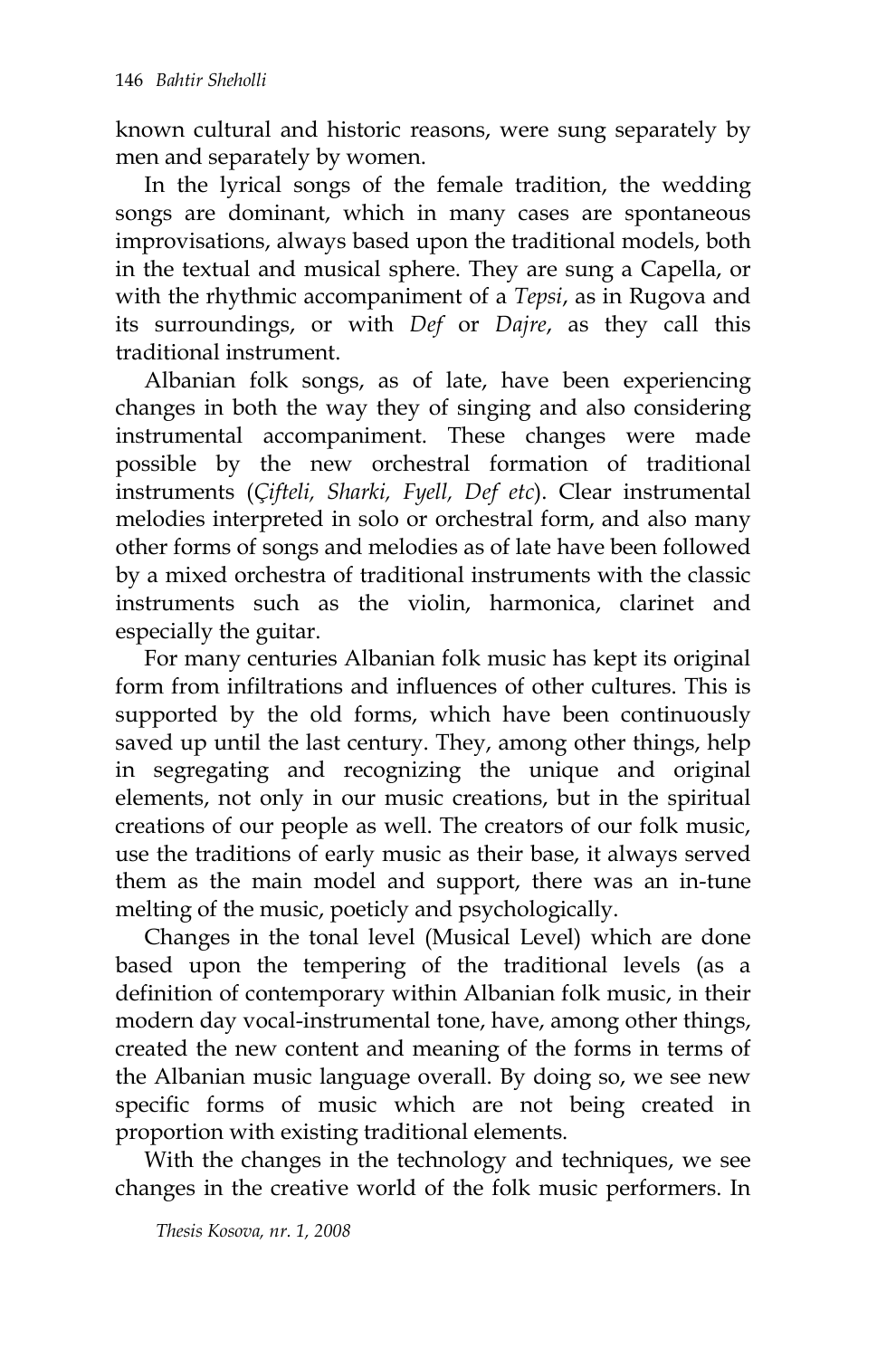specific relations of the traditional and modern music, the modified forms have drastically changed the creations of Albanian folk music, changing it in almost every aspect. Thus, the old musical instruments, handmade by the self-taught maestros where the craftsmanship and creative ability is never absent, are not suitable for the music. They can no longer accompany the new creations, elaborated from the tonal tempering and diatonic intervals. In relation to this it should be mentioned that even though you could still play the old traditional melodies with these tempered instruments, during the performance they lose most of the micro-interval characteristics and come close to the structures of the new tonal intervals, within the diatonic structures. In this case, naturally, it leads to creations of tonal level, in relation to melodies in which we see a strong process change and a transformation from archaic expression to modern expression occurs. Even though many characteristic melodic-rhythmic and poetic elements have been changed entirely, there are cases where these creations have been enrichened to the necessary level from specific creations based on the traditional folk music.

In modern times, these changes have been stressed, starting with the disclaimer of the afore-mentioned tonal level, to the disclaimer of the musical language and the overall traditional form, to the disclaimer of the traditional folk artistic style inherited. So we see negligence towards the inheritance of the true folk music. In many cases this happens because the creators of these new forms, for the sake of the modernization and because of the lack of ability to create true modern work, tolerate and adopt foreign forms of musical creations, hence we have the inevitable influence upon the overall Albanian folk music genre. Some of the creators we have today consider these changes to be normal, even though they do not help the overall advancement of their folk music. As such they cannot innovate within the music with true Albanian elements. Through these and other acts, the modern creators have resulted in losing the prestige of the predecessor folk creators that were anonymous; by titling and losing the anonymity these composers are creators of a new "age".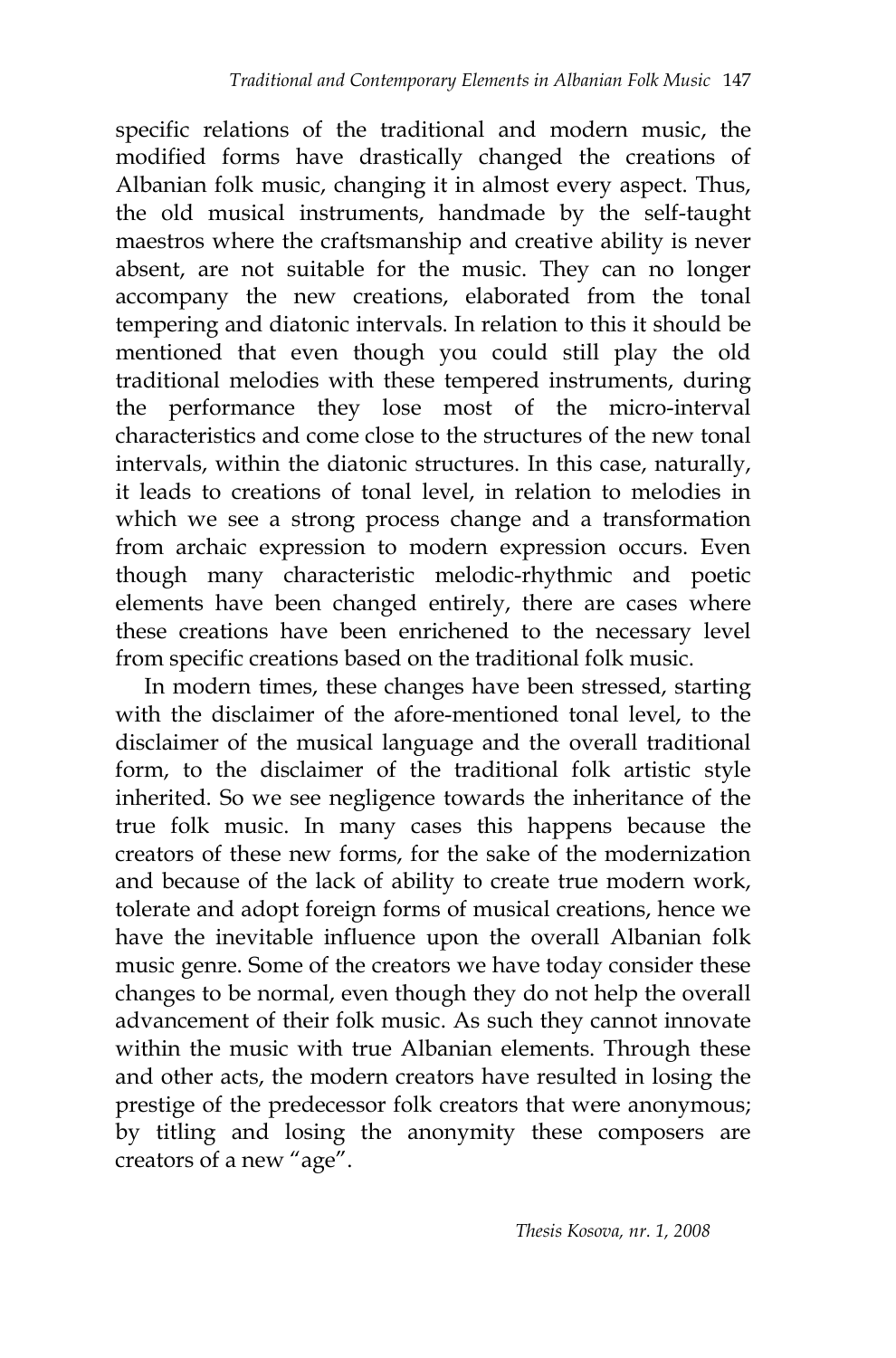Some of the creators of the modern folk music, through models of melody-rhythm changes and formal structural changes, new creations, passed as creations of folk influence, which are created by borrowing and compiling foreign cultures, try to pass them as forms of the new style. In place of qualitative innovation, these new forms of creation of folk music have something uncertain about them, something that does not sit well with the elementary aesthetic norms of true folk music.

The changes that have been made in the past 20-30 years, referring to the creations of the new modern folk music, initially dealing with the context of musical sound, namely the tempering of the tonal level, with the interpretation and musical communication. Modern folk music creations have changed because of the fabrication of some of the traditional music instruments and because of the usage of the electronic elements, which produce unnatural sounds, such as the keyboard, electric guitar etc. This new form of musical expression, among other things also influences the life of the villagers, in which case we see the desire to enmesh the traditional with the modern, and in many cases even with the city music. In many cases this is usually possible by the creations of the orchestra with newer instruments such as *Çiftelia, Sharkia* and tempered *Fylli* of the bloc-flute type. [7](#page-5-0)

A number of cultural activists, because of personal interest, are making increasing changes and modifications to the instruments of musical expression, all in the name of a positive modern experience. These creators bring unnatural "modern" innovation and obstruct a continuous evolution in this field. Thus, ever since the break up of ex-Yugoslavia, and pluralist changes in Albania, especially after the 1990's, in the name of the "needs" of the masses, by making fictions artistic, evolving and by basing themselves in the hierarchy of the tonal tempering across the Europe, they work into their creations a

1

<span id="page-5-0"></span><sup>7</sup> For more in depth see: Bahtir Sheholli: "Mbi traditën dhe krijimtarinë e re vokaloinstrumentale në folklorin muzikor shqiptar", in *Çështje të studimeve albanologjike.*  Materials from the scientific symposium*,* organized by the Institute of Albanology in Prishtina (20 and 21 December 1985, p. 329 – 336, Prishtinë: 1987, vol. II.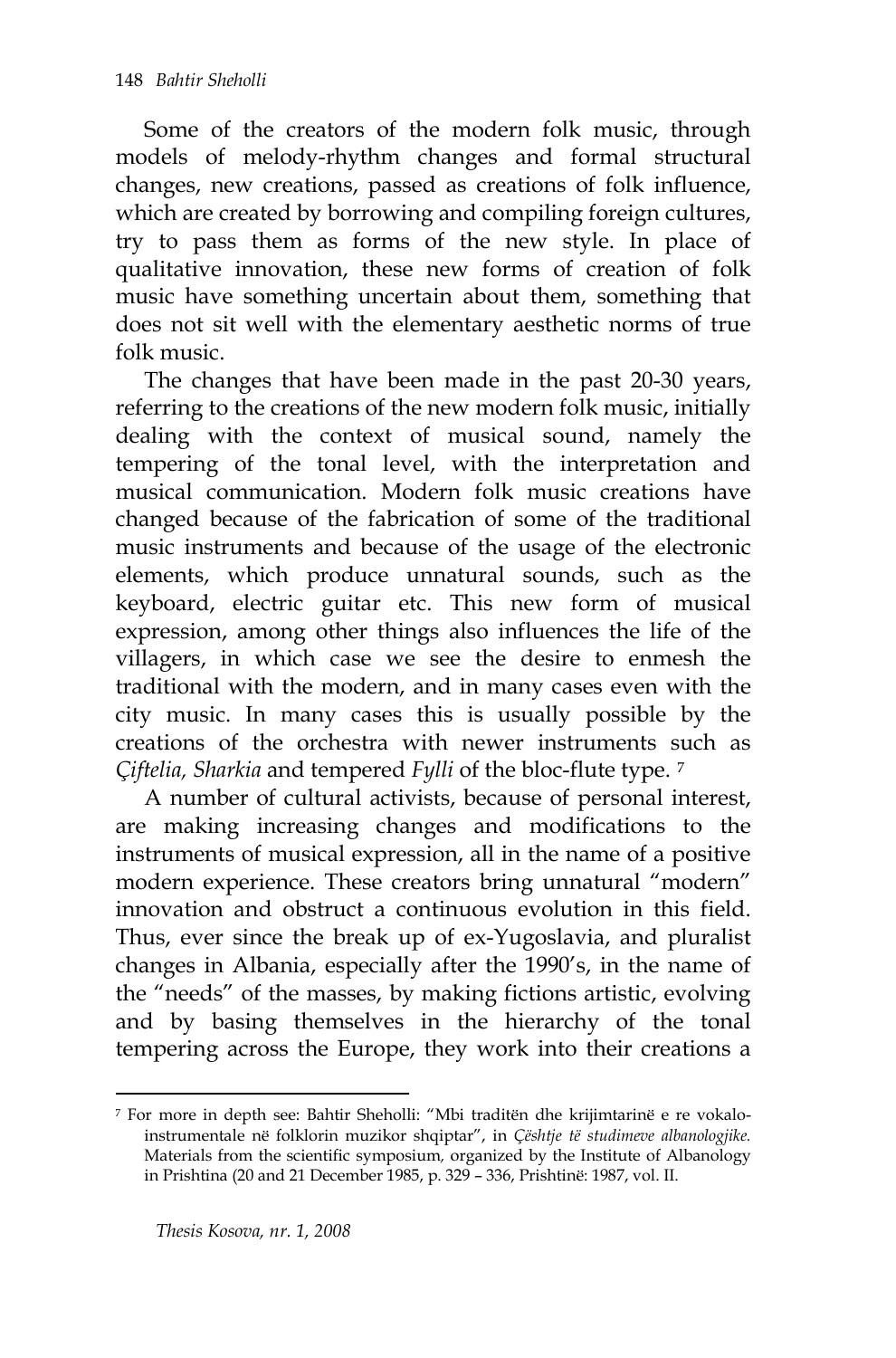specific system of melody and harmony, and it goes as far as the usage of the electronic element. Thus, they base themselves in a structure and type of music that has resulted in suspicious musical semantics.

In this way, the high expressive tension and the fixing of the folk musical expression (which overall has a sound based in melody-rhythm, technical and borrowed from other cultures), contain the expressive breakup of the overall melody and rhythm, emphasized in the treatment of the solo vocal pieces and with its instrumental often times following Serbian, Greek, Turkish and, even more often, Arabic sounds. These are apparent in the melody-rhythm moves which are dominated with specific combinations of musical instruments and those of the oriental dancing known as "Belly Dancing", of the Greek dances that are known as "syrtos", or elements of solo melodies, known as "gazelle" which are nothing more than improvised melodies made more lovely by combining them with oriental melody-rhythm, with prolonged seconds, which are unmistakable traits of foreign musical levels. The metrorhythmic type of this melody as well as the specific treatment of its instrumental following, which in these creations is based in the ability of usage of these known musical instruments, or so called "classic" and "electronic", created the sound of the Turkish-Arabic orchestra, Greek, Serbian, etc. These types of creations, which do not present good innovations to our folk music, most of contemporary Albanian creators, from both sides of the border, even after all the negative remarks, are being consequent to it more and more. This type of creation, with its principals that means specific integral organization of musical subject, and in its tonal and melody-rhythm ties, most of these creators, slowly but surely are integrating and using elements of the above mentioned nations. These creations, with its sound objects through the mentioned vocal and instrumental expression, pose a real threat to creation of true folk music. By avoiding the furthering of what can be considered true folk music, the above-mentioned creations multiply as musical "definitions". These are well known stereotypes for melody, rhythm and orchestral harmony, as elements that have been there from it's beginning to the now-days where they are

*Thesis Kosova, nr. 1, 2008*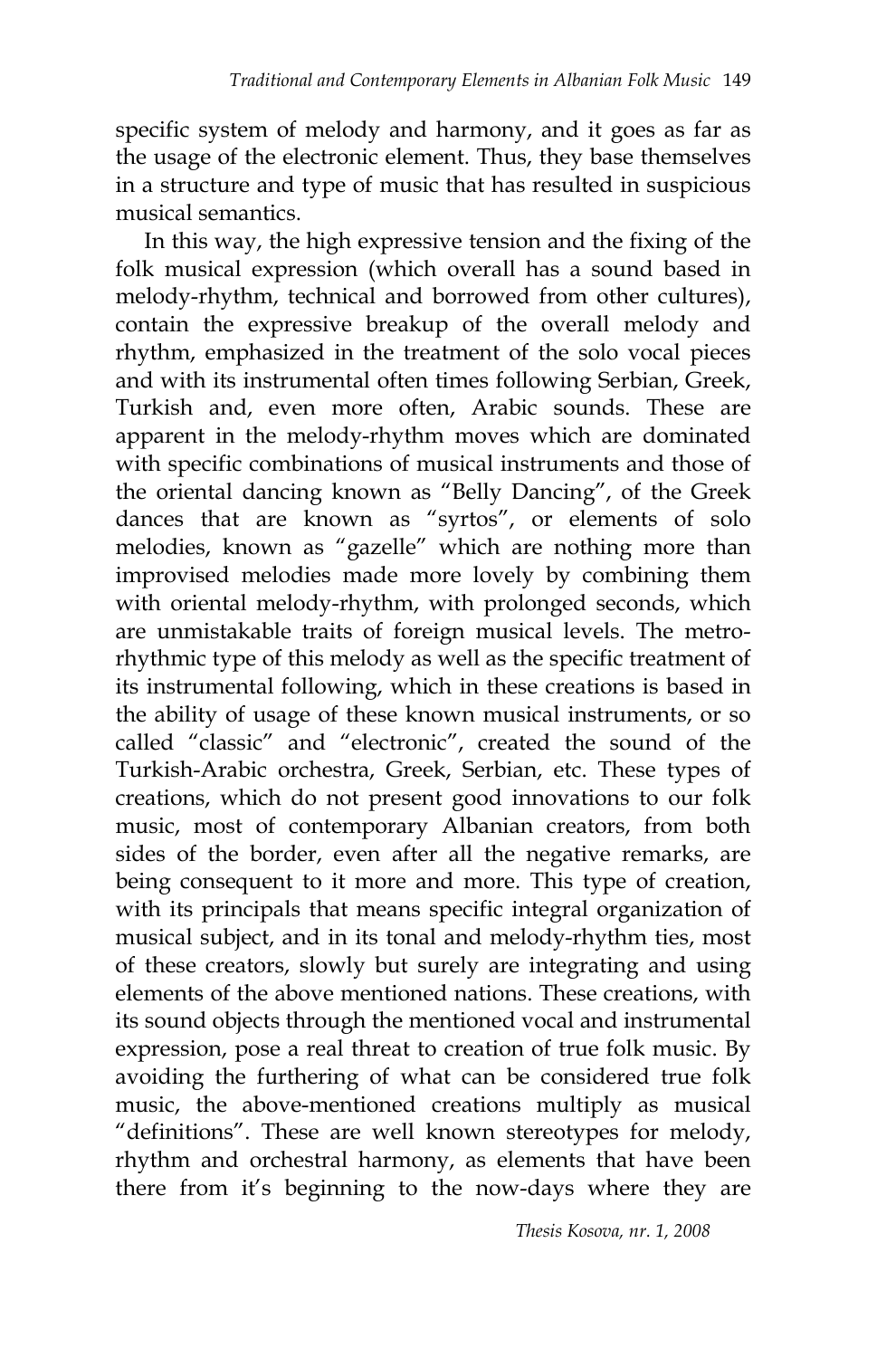predominant. The simpler elements of these innovations, as well as the coloring of this tonal tempering and the entire musical form, are a matter of infiltration, changes and modifications of the entire Albanian folk music creation.

The mentioned changes in these new creations, thanks to such experiences as segments of the modern among Albanians, are present among many professional creators on both sides of the border. With their participation as "original authors" in many music festivals, these "innovations" are considered by them as something that is acceptable by the masses and they work hard to affirm and treat them in the same level as the existing categories of traditions.

These actions, in the name of modernizing the folk music creations, contemporary performers try to pass as creations that have a base in the autonomous Albanian folk music. These are done mainly by enmeshing motifs of the old Albanian folk music with that of the other nations. The result of this is a creation of poly-meter that, in fact has a pulse of the folk rhythm of the combined rhythmic masses. Such as 2+3, 3+2, 3+4, 4+3, 3+3+3 etc. as well as the exposition of the consonant intervals in the vertical of the melodic entirety of the structure of the third, the sixth etc. which, in many cases, are presented in the row of characteristic sounds which serve as effective ornaments of the melodies of the combined instrumental following even with classical instruments or tempered wind instruments etc.

Nevertheless there are creators who have acted more in line with the characteristic elements and forms of our folk music. In some cases they even refer to the elements and forms of the traditional folk music, The National Rebirth (and of the XVIII century and beginning of XIXcentury), and especially when the songs are based in Historical theme. Through these actions the Albanian folk music adds another dimension towards making sure the continuity of the all-Albanian folk creations to this day. This is valid for the works, mainly, the focus of the sound group is revealed in the rhythmic parts in many different colors in the melodic aspect or in the organization of the intervals and accords in the instrumental following. Recently, through Sharkia, where the string is replaced with a thicker one – a

*Thesis Kosova, nr. 1, 2008*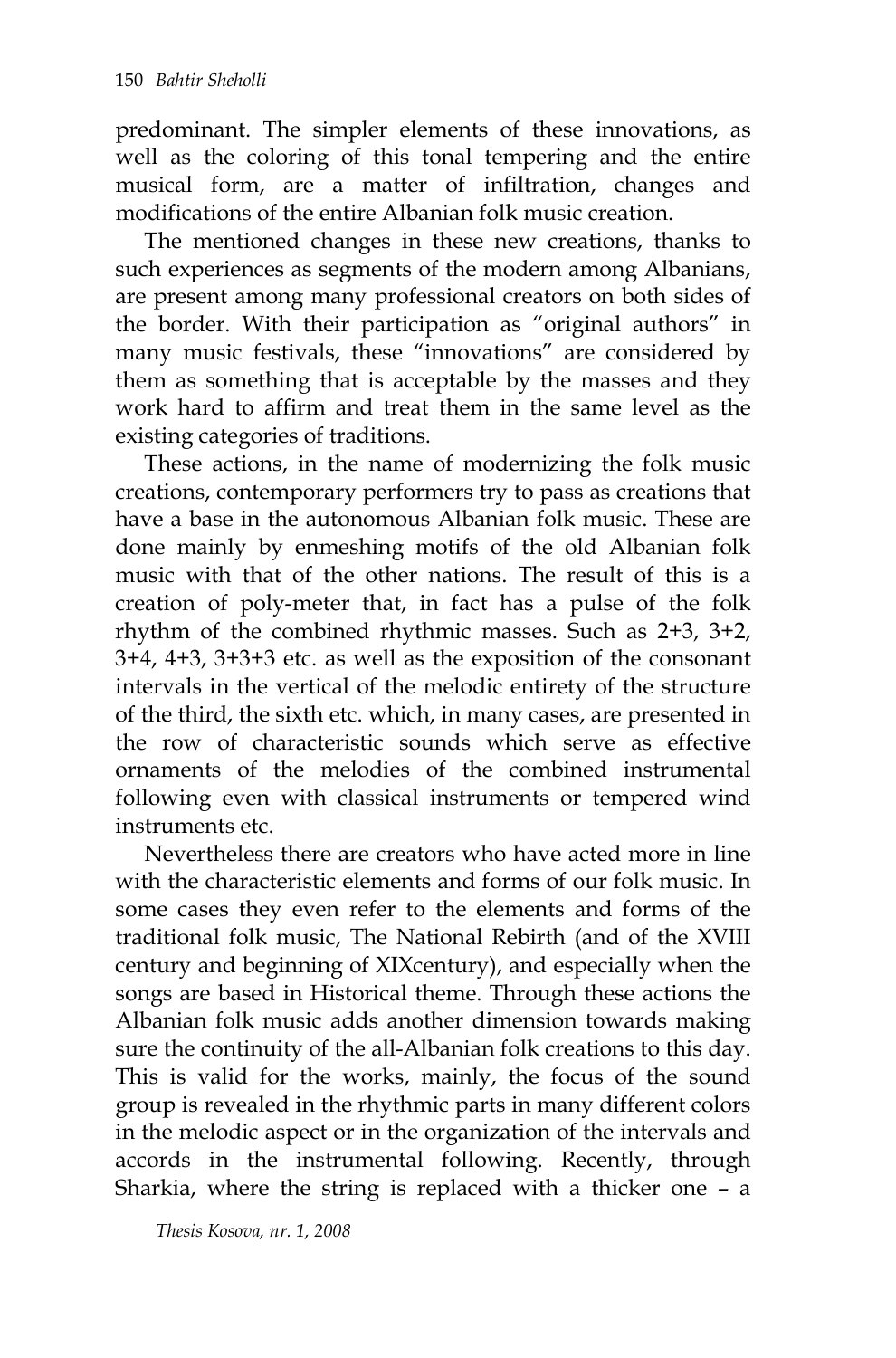guitar string, or through Uti, in Albania they have created motifs and formality pieces that differ from the earlier music forms. The melody-rhythm aspect as well as the tonal impression of the folk music is closer to the more developed artistic music. That is done through different colorings of the melody, with more developed accords and harmony, closer to contemporary melodies.

Some recent works, the musical language of which has support on the more modern developments, among others things, are also an important contribution towards tendencies mentioned before. By not avoiding the traditional form of work, by not doing as the rest of Europe in the field of tonal and rhythmic change, these creators have taken an orientation based on some elements and facts of the past.

Orientation along the musical tradition, as a form of musical thinking and expression, in cases where its melody-poetic base is presented different and artistically less powerful, after all, cold not possibly present a high grade development face in today's musical development. Besides that, this phenomenon is an example of musical poetry which is created by the aforementioned influences of free picking of the factors of elements of the past musical traditions and tendencies to fully create an individual style. In such cases we see a tying of the traditional works with the new vocal and instrumental forms which hold elements of solo interpretation and public concert. Thus, through an enriched improvization, or motorization as a midpoint of the development of the traditional and harmonic content, which are close to the problems of the present, we see the creation of the sounds of accords and intervals which are tempered, this as a wide spread form of the musical knowledge of our now-day performers.

From this we conclude that the present creator of the poetic music, by crossing elements of the traditional, with "European" modern elements, what was created was a selfish-individual type of folk.

So, in the melody of the newer songs with wider ambits and with a more colorful modal-tonal decoration, in which most of the new performers are based on, besides the intentional change of rhythmic and melodic orchestral following, there are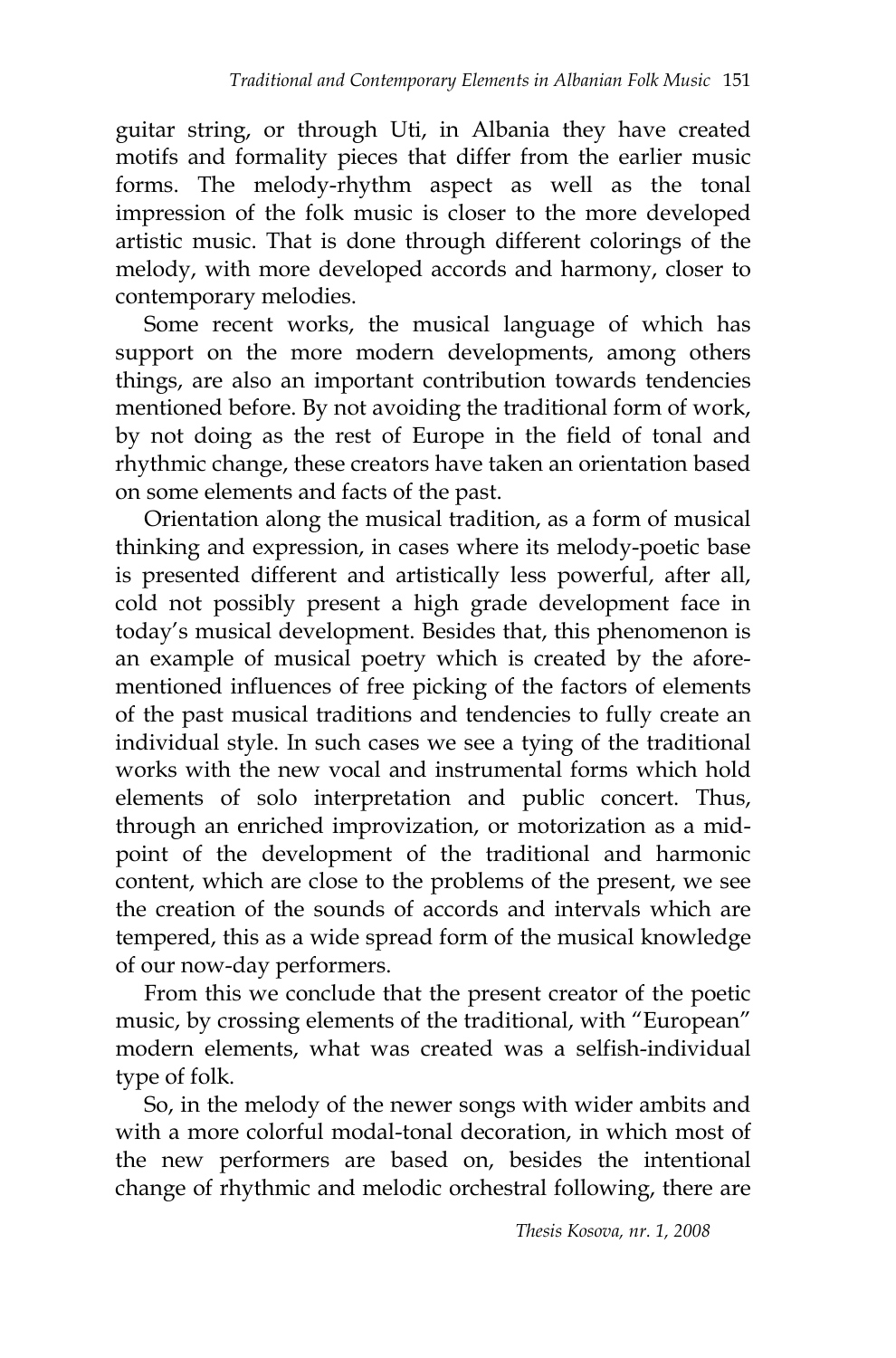also elements that are causing the creations of newer forms of the folk music creations, which are more expressive as a technique. However, with the changing of the internal factorial structure of the newer music, with borrowed elements this gives a strong punch to the earlier experience and development that was quite positive. By increasing the distance from the traditional wills left behind, the songs of the newer performers, through the unclear motive expression they create quasimodern models, and come out as stressed non-plastic lines of the melody, many times with consequences of the tonal level and unprofessional musical harmony.

From the specific coloristic quality resulting from these forms they have established similar elements with that of elaborated folk music.

The technical orchestral enrichment, with electronic instruments, in many cases has redefined the vocalinstrumental sound, as a pre-requisite to the changing of the traditional natural melody in the changed and tempered type of city songs.

As long as their musical language is based in the European style treatment of the musical tone, it is becoming a habit more and more to use the European music tonal base, something that also implies to contemporary pop music, and as a symbol of the meaning content and formality laws, it also implies to the traditional music.

A modern creation, in its consequent meaning, can be seen among creators who through the modality of earlier creations, gradually are going back to the true traditional, as a creating orientation, which is being done based in the cross-over of modern expression with Albanian folk.

All the mentioned levels of the folk music differ from each other in the way they cross over the traditional with the modern. The evocation of past categories and the development of the modern experience, in essence, because the transformation of the poetic music forms of the past.

Precisely, all this is proof of the existence of the modern Albanian music. So, in the process of creation of the Albanian folk music as of late, besides what has been said what are also very important are the unconscious creations of the so called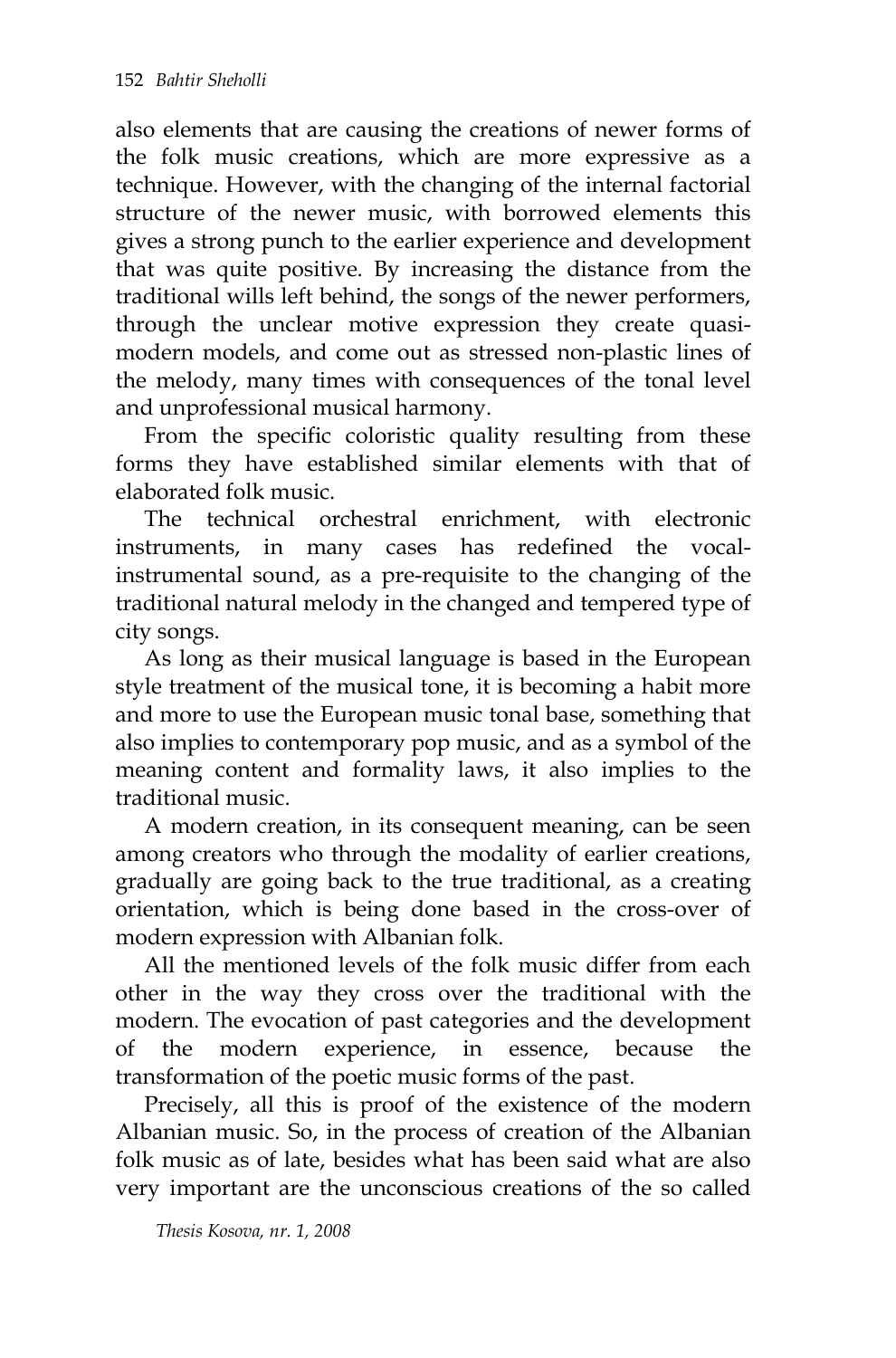"composers", often without elementary music knowledge. Gone to and stuck in the "crack" between the conscious and unconscious, between the instinct and the inclination to be in the center of attention, a number of "creators" of our now-day folk music, many times approach it with complexes. In addition to this, it should be mentioned that the performers of the new folk music, should not point their interest only toward the theme, but toward content as well, and the selected form types and the quality of the artistic value experience.

It should not go without mentioning that besides the freedom songs we see the appearance of songs about the current Kosovo happenings - songs that fall under historical cycle, for the war of KLA and its heroes, which, among others, are expression of the overall atmosphere of the entire nation. In this case then, the reasons of the modern, for which was discussed earlier, in essence, would have a psychological, social and aesthetic source that would derive from the everyday happenings.

The synthetic sound of such songs, as a modern, in the past few years, is done in a "orchestral" system in a form of digital and analog form programmed in a keyboard or, singing, with acoustic effects, rhythms and types of music done in a computer in many cases. In relation, it should be mentioned that, the tying of different sources of sound, in this case does not mean only the acoustic realization, but also through forms of creation that come out and expand with atmosphere gradation and sound color. This relation expresses experiences of relations between the living sound material and its perspective synthetic.

It's known that throughout the territory where Albanian folk music is created there are a lot of performers that try to speak through a new musical language. They try to bring innovations in the qualitative-artistic aspect in this field, with which, even when they are unable to bring unheard and unknown elements, at least can witness and strengthen the melody-rhythm vitality of forms which have been in this field in the past.

A large number of these authors are creators who have put stylistic and melodic-rhythmic principals at the base of true national folk music. Therefore, at the same time, as in the forms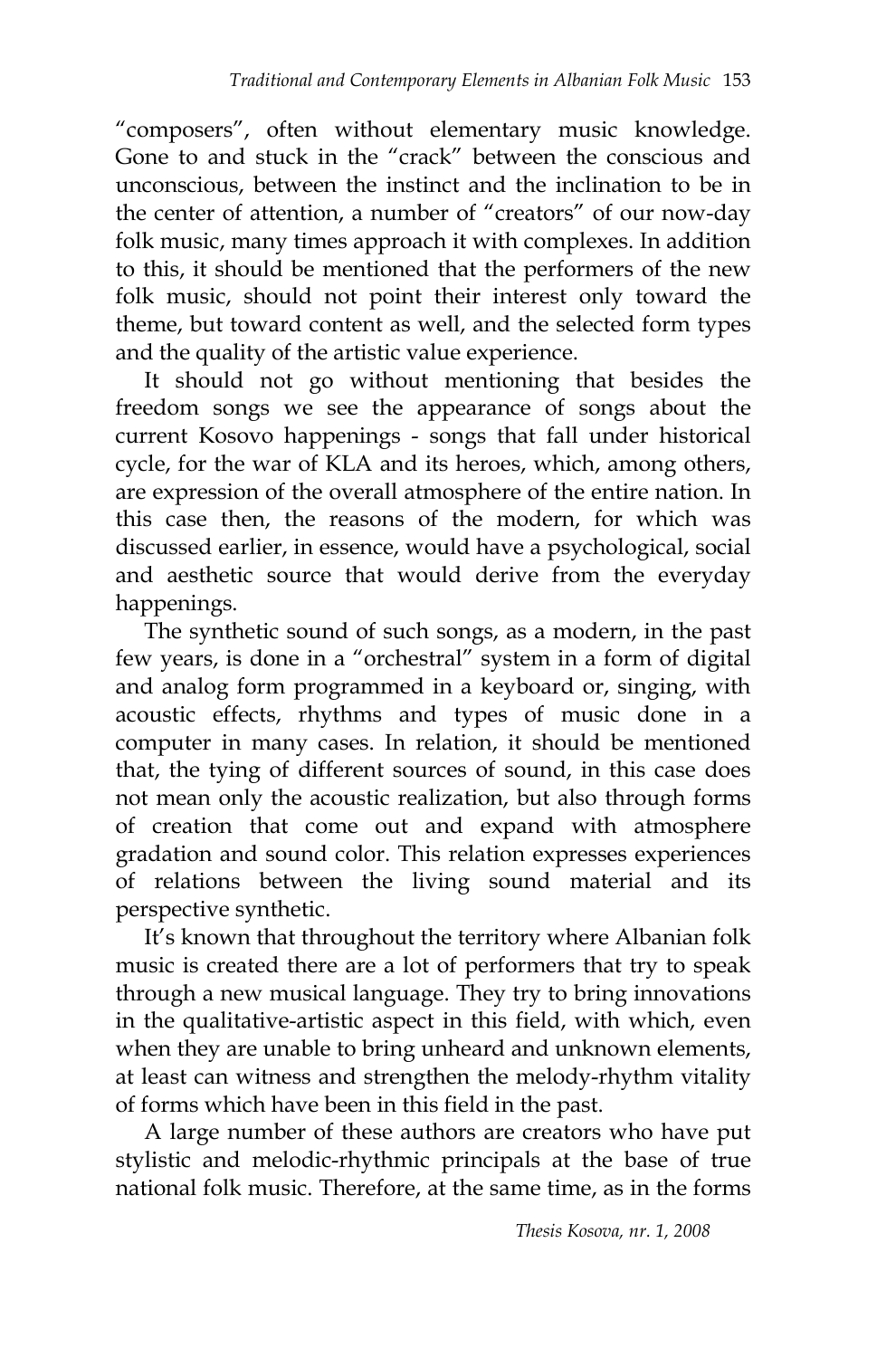of the city folk music, same as with the well known "folkloric" music, there is at the present a lot of offspring from the primate of the modern expressed through the ties of the archaic with the new ones, which are for example, songs of a folkloric character with folk orchestra with classical instruments. In this relation, we should remember the earlier songs of our famous singers, who with a new following, not only with traditional instruments (*Çifteli, Sharki, Fyell, Def, Tupan*, etc.), but combined with an electric keyboard and other classical instruments (violin, clarinet, electrical guitar etc.). They had a stimulating effect in strengthening the innovations and developments of a new music style in the city folk music. But this phenomenon, which had presented new sources, especially after the creations of orchestras with tempered traditional instruments, known as an "Orchestra of Çiftelia", surely still has not presented more developed forms with new elements.

The appearance of such forms in Albanian folk music, of the "city" tradition, warns us of the position that the Albanians seem to be in, which is that they believe only the appearance of value has true clear musical meaning. Meanwhile, the creations that belong to folk music in conceptual arts and process development, in many cases go past their boundaries, because the musical material is shredded to an elementary factor. These factors of non-modern musical expression, of the now-days, as seen in audio and video cassettes, radio and private TV stations in Macedonia, and especially in the Albanian TV station, many times have no separation of the needed modern elements, or any kind of organization of the technical elements and the musical DNA of the creation of new Albanian folk music. Therefore, the musical substance itself does not bring innovations into this field. Innovative is only the way it's applied, as a way that sees its perspective in a simplification of the "composition", which because of the lack of paradoxical content, many times surpass the boundaries of the artistic value.

The new innovations in Albanian folk music, which up to a certain point hold to the attributes for creations of folk music (even though in many cases they lack the elements of the necessary, melody-rhythm forms and necessary style), should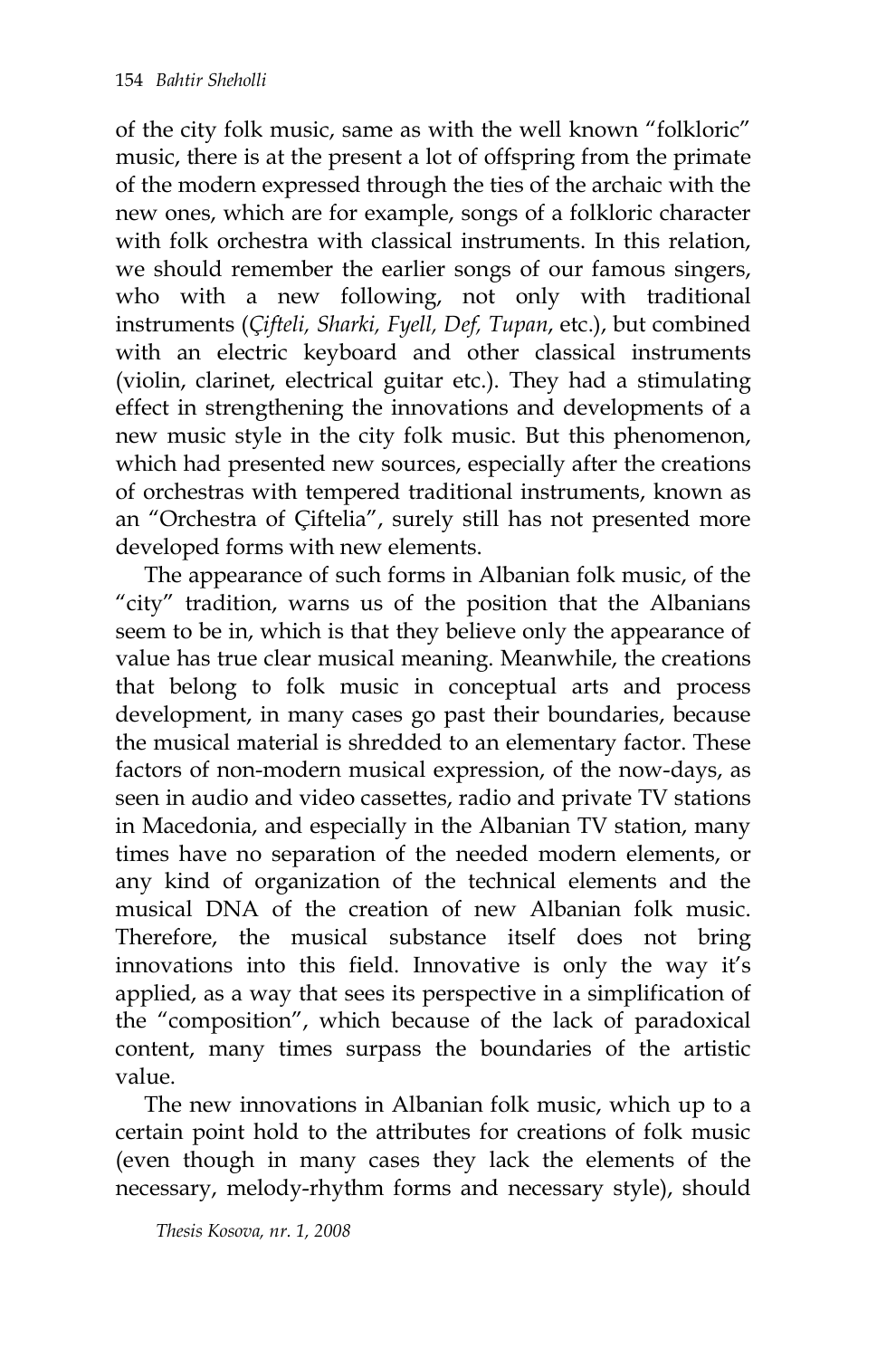be freed of conceptualism and processing to treat them. Contemporary avant-garde innovations should not be searched for in specific creations, but in new forms of high-grade and specific elements of modern innovations and not the Albanian music originality.

Another characteristic phenomenon is seen with the forms of creation of comedy sketches in videos and videocassettes, in which the music is generally present in a structure where it's not a primary, but a secondary element. In such cases, a number of these creations are a disgrace to musical artistic value. This, I would say, is negative, in the entirety of what is called form or artistic value. It speaks loud and clear that the perspective of the modern activity within it, is still undefined.

In a state of crisis with these "innovations", after the 1980's, a number of creators appear as saviors of the development and cultivation of the modern music elements created earlier by professionals, who held positions of avant-garde in folk music creations through out. Even though, these creators for a long time made no efforts of showing a modern professionalism of expressive elements. As with the gained impression that their status gradually, of an artistic creator, became like a social organism that "develop" musical culture that is identified with the level of a poorly skilled "cafe" singer and creators of the mentioned "trend". That which has been developed ad considered as a modern innovation, many times fell to a paradoxical position - in identification with "trend" or "demand" by the masses. Rarely, there was any hesitation that in the name of modern "innovation" and "imposed" demand, to create and put out to sell something that could be anything, but not forms that come close to the original Albanian melody-poetics.

# *Conclusions*

The modern characteristics of Albanian music creations, different from the European development, has a lot of specific elements, even though many times meet the criteria of innovative techniques and composing tools, as elements that have to do with its essence - in the finding of new elements,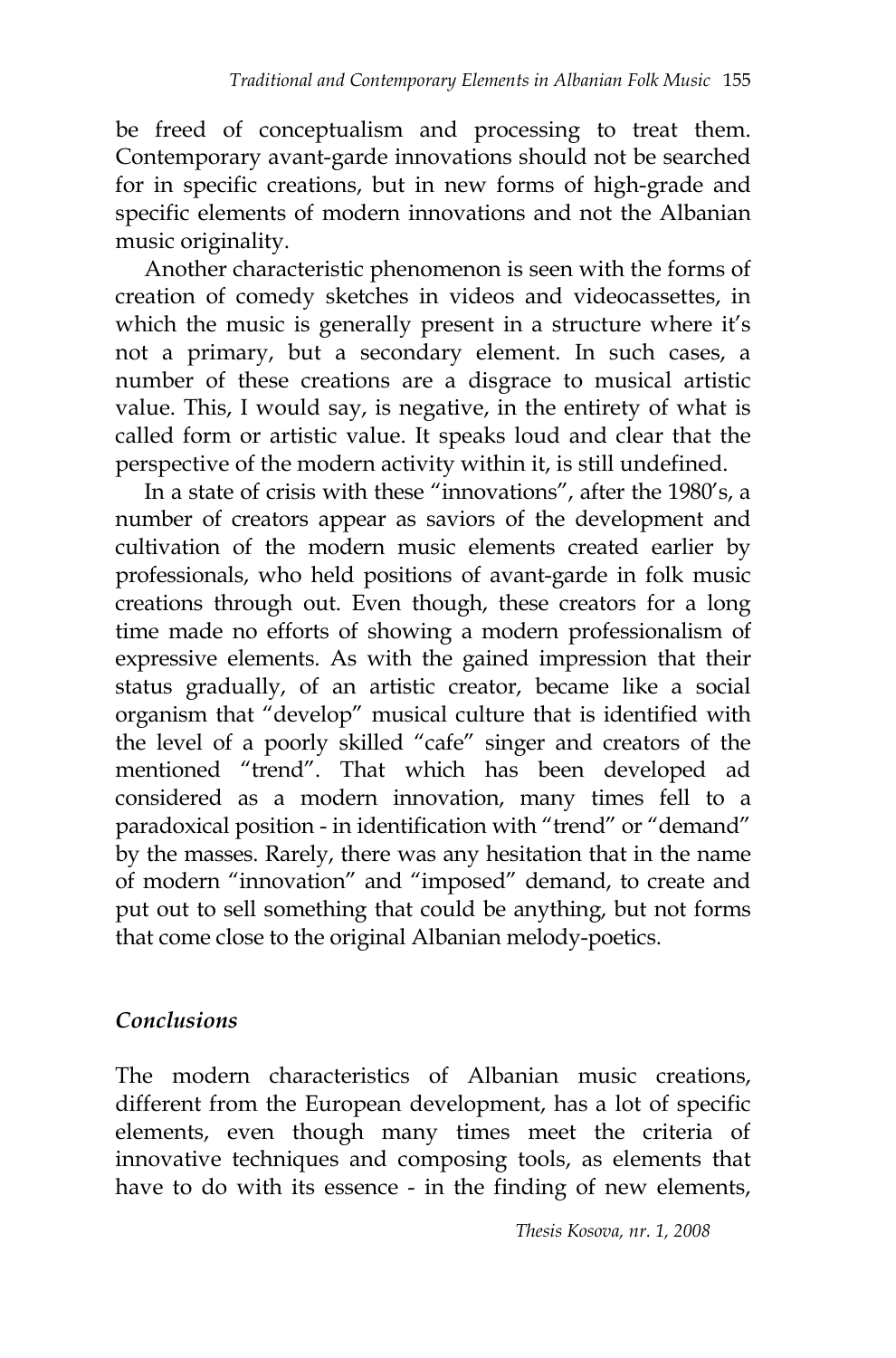from the internal and external movement, it, taking into its entirety, in many cases is not typical and original. In relation to this it should begin with the way the innovations are presented, from the fact that they were rarely manifested in a simple form, namely, they were done by compiling and borrowing, as public proclamations or warnings by a group of creators or professional composers who have not developed and cultivated autonomous musical creations and more original. The people who study this have criticized the appearance of this phenomenon. They have even come up with a qualitative solution. Regarding this we have as a witness their reactions and writings regarding this phenomenon, which can be used as a program, or pointers towards the creations of forms and aesthetic value of the new Albanian music. Apparently, they had a goal together - the affirmation of a new creative style in the name of artistic hesitation, also they, had intentions of using technical innovations, but unluckily this idea and direction did not come out as realistic for the continuity of this development, therefore they were unable to organize it based on strict principal organization or as a possibility of rapid development of musical compositions of these times.

Now institutionalized in an unfair manner, the Albanian folk music of the last century has found itself in a very banal field, achieved by the formal changes mentioned earlier- of the tone and the melody-rhythm elements of the foreign cultures.

It should be mentioned that the positive influence in the improvement of the creative quality remains to be seen with time, for which we need a more active participation by all the institutions and individuals that practice this soul artistic creations.

*Translated by Niki.*

### *Bibliography*

Kruta, Benjamin: *Polifonia dyzërëshe e Shqipërisë Jugore,* Akademia e Shkencave e Shqipërisë, Instituti i Kulturës Popullore, Tiranë: 1989.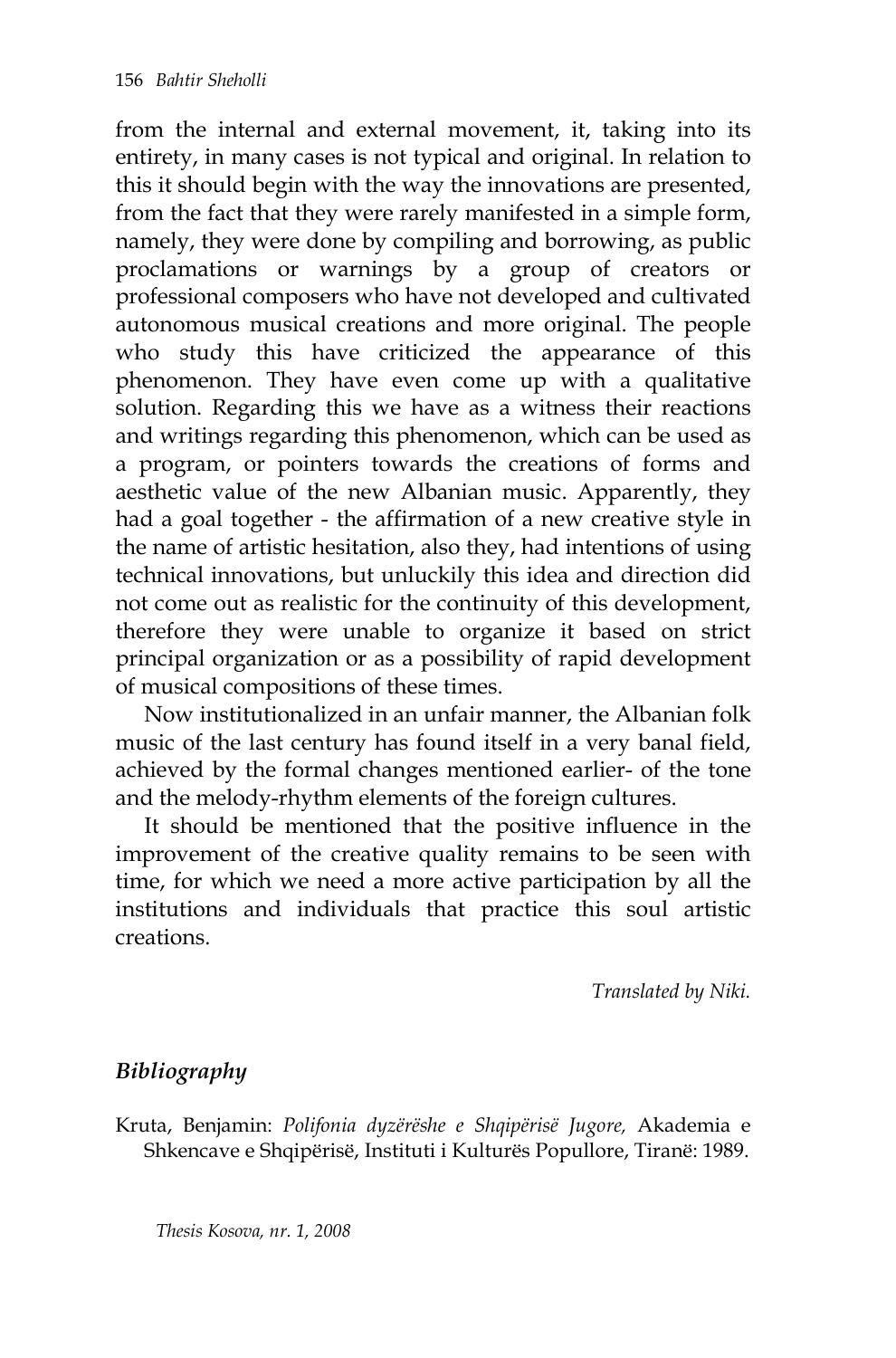- Sokoli, Ramadan, Pirro Misha: *Veglat muzikore të popullit shqiptar,*  Akademia e Shkencave e Shqipërisë – Instituti i Kulturës Popullore, Tiranë:1991.
- Sheholli, Bahtir: "Mbi disa karakteristika poetiko muzikore të këngëve tona të dashurisë", in *Gjurmime Albanologjike* – *Folklor dhe etnologji*, nr. XI, Prishtinë: 1981.
- Sheholli, Bahtir: "Mbi traditën dhe krijimtarinë e re vokale instrumentale në folklorin muzikor shqiptar", in *Çështje të studimeve albanologjike* – Materiale nga Simpoziumi Shkencor, organizuar nga Instituti Albanologjik i Prishtinës (20 dhe 21 dhjetor 1985), Prishtinë: 1987, vëll. II.
- Sheholli, Bahtir: Albanian vocal and instrumental tradition in Kosovo [Glazbeno stvaralastvo narodnosti (narodnih manjina) i etnickih grupa], in *Zbornik radova* sa znanstvenog skupa u povodu Evropske godine glazbe, Zagreb: 1986.
- Sheholli, Bahtir: "Shiites, Ilahi and ashiki songs in the dervish tradition"*,* International Symposium, *Uban Music in the Balkans,* Tirana: 28. 09 – 01. 10. 2006.
- Sheholli, Bahtir: "Ndryshimet në traditën muzikore shqiptare si pasojë e transformimit të radhës tonale", in Materiale nga Sesioni Shkencor, Prishtinë: 1990.
- Sheholli, Bahtir: "Mbi paraqitjen e folklorit shqiptar në skenë dhe disa dukuri aktuale folklorike", in *Gjurmime Albanologjike* – *Folklor dhe Etnologji*, Prishtinë: 1998.
- Shituni, Spiro, Agron Xhagolli: *Këngë polifonike labe,* Akademia e Shkencave e Shqipërisë, Instituti i Kulturës Popullore, Tiranë: 1986.
- Shupo, Sokol: *Folklori Muzikor Shqiptar,* ASMUS, (botimi i dytë), Tiranë: 2002.